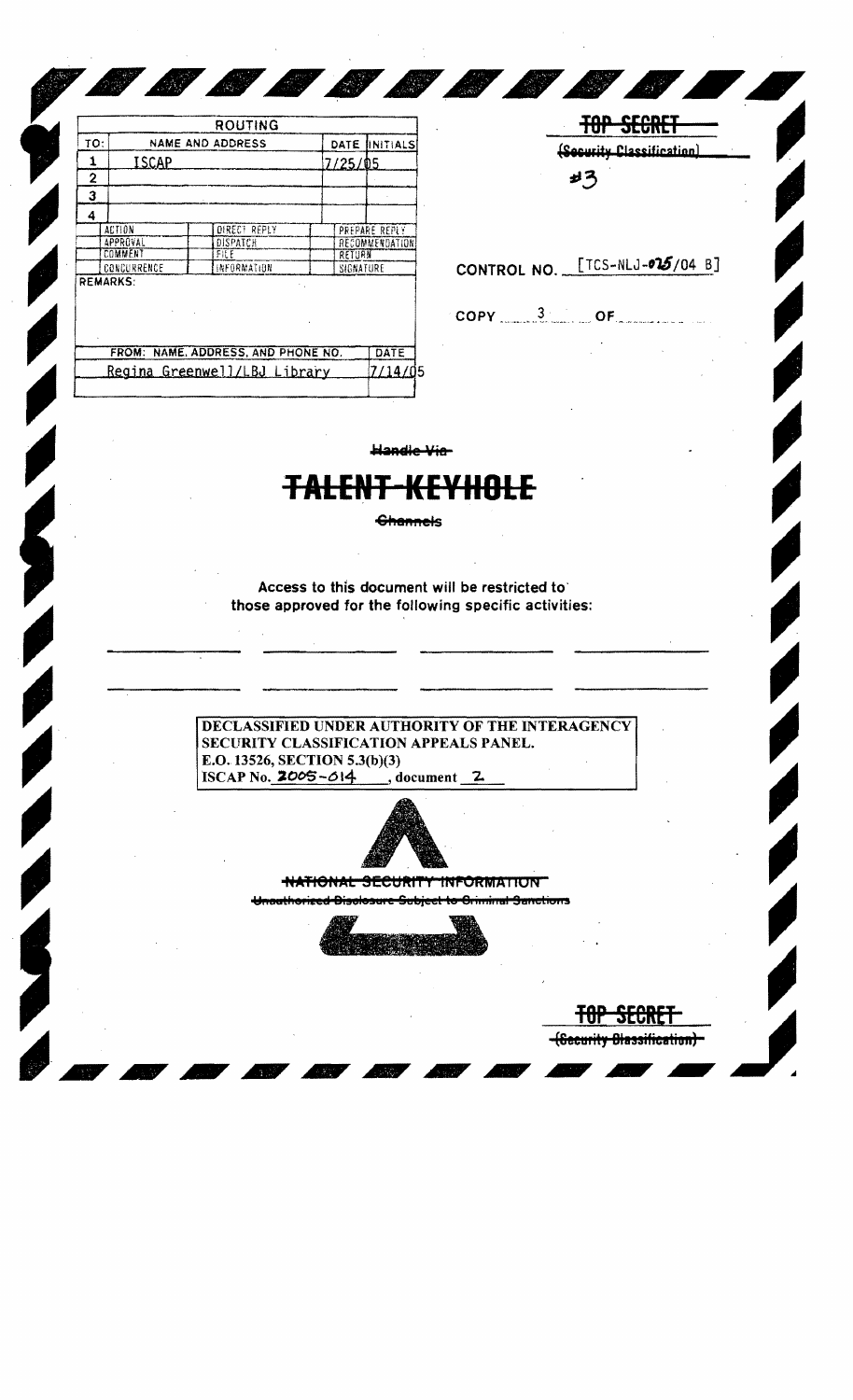LBJE (KREX THE PRESIDENT'S Mandusory Review DAILY BRIEF Case # 11 04.257 Iscar Appeal 17 JANUARY 1969 Document# 3

> Soyuz 4, with its crew of three, returned safely to the Soviet Union early this morning. Soyuz 5 remains in orbit. The next opportunity for recovering it occurs early tomorrow morning. The Soviets probably fulfilled the major goals for this mission--the docking of two manned spacecraft and the transfer of two crewmen from Soyuz 5 to Soyuz 4. These accomplishments represent important developments in proving some of the hardware and techniques required for space rescue and for orbiting and maintaining manned space stations.

## Portion identified as unresponsive to appeal

Maria Politika

「一個の意味を見る」を記す。

1. Soviet Union

무관의 정부는 정보 사람들과 소리 사람들

ation and their space.<br>Actually a space of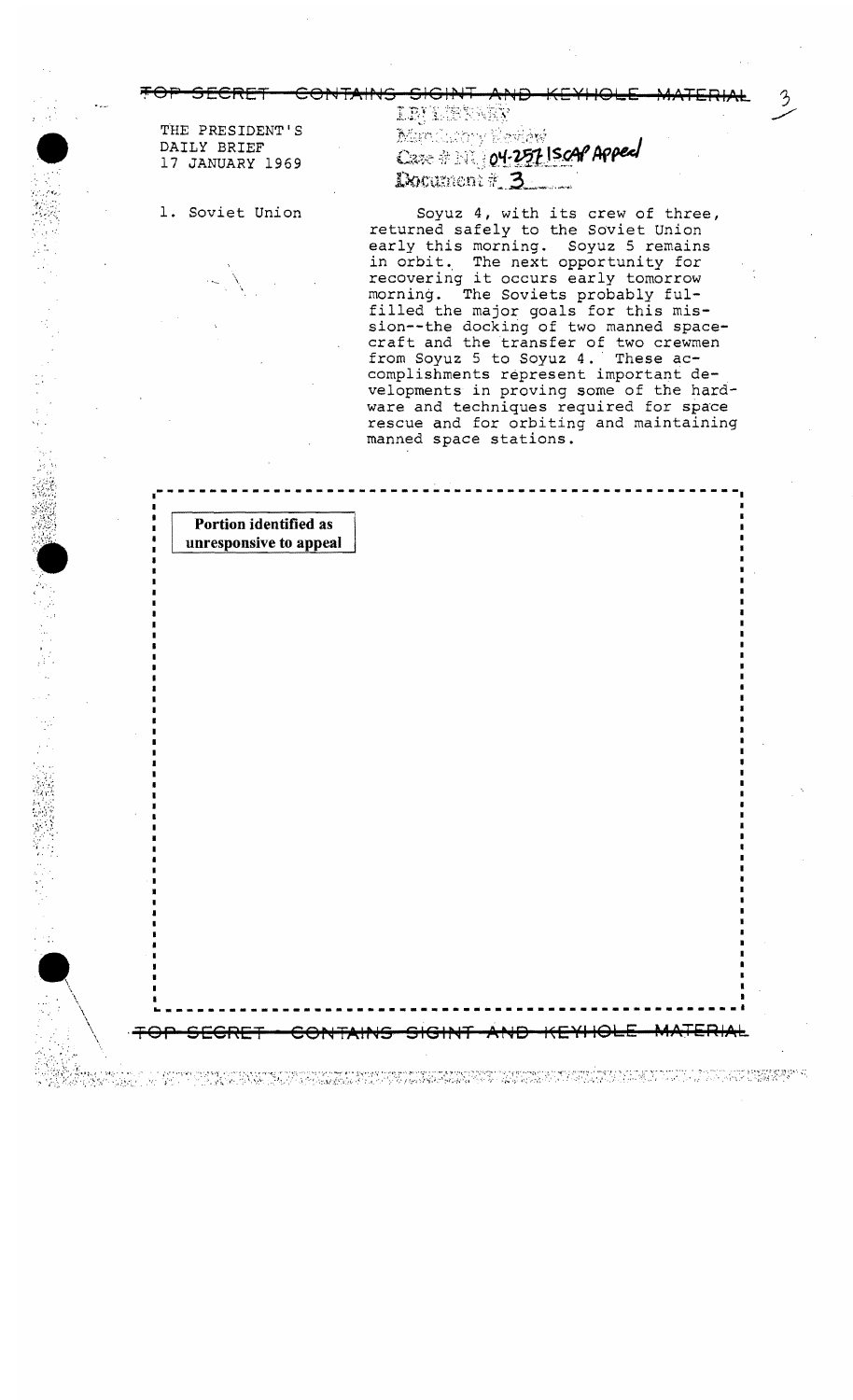Portion identified as unresponsive to appeal

2000年10月

∓

idagga under som en sagrangen moderne en en grendden som en sagrangen.<br>Digitalle forskrivelse ble blev av globen en syntetisk som en som en som utill all forskulle ander stegen til

RIAL

┶